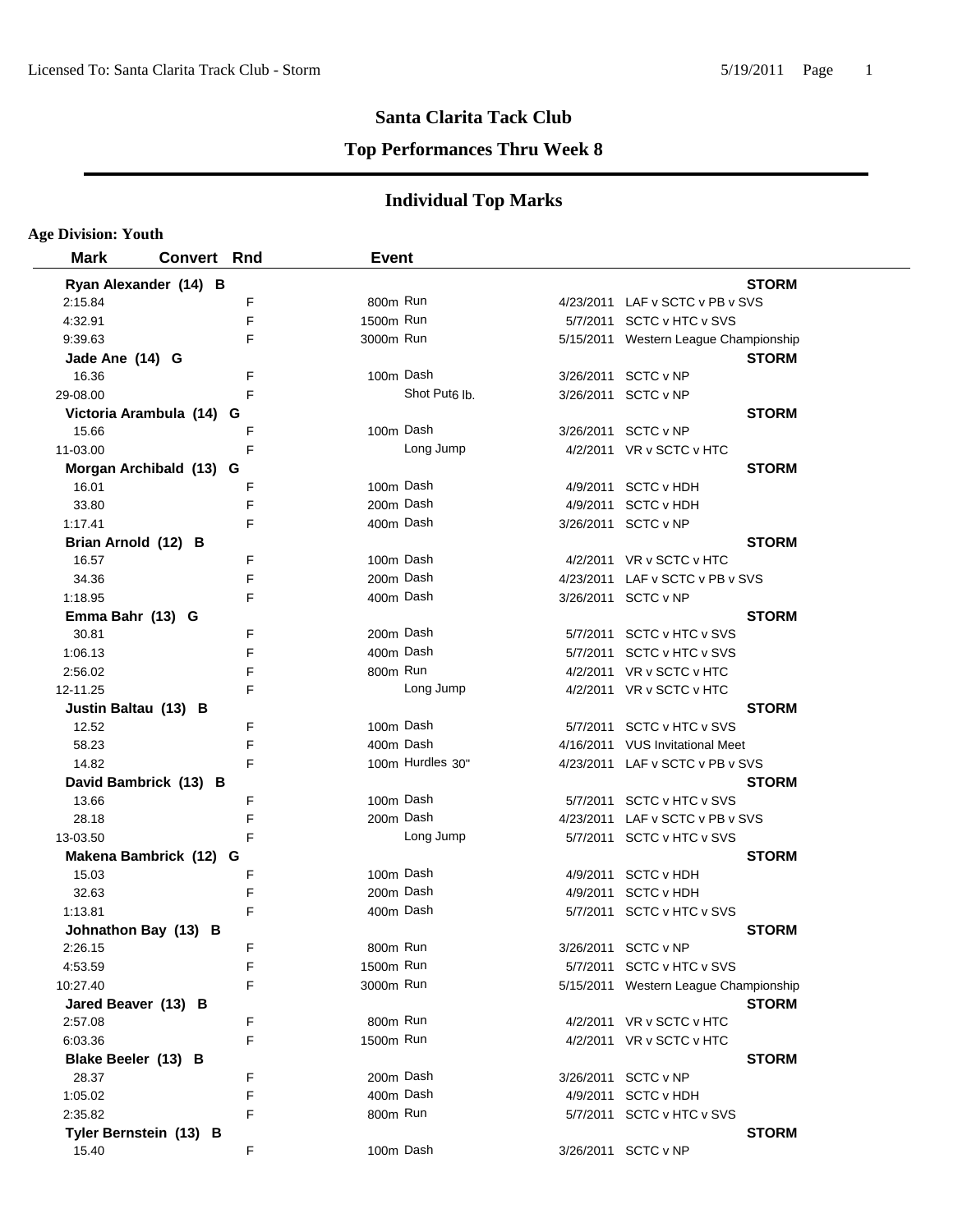### **Top Performances Thru Week 8**

| <b>Mark</b>                   | <b>Convert Rnd</b> |        | <b>Event</b> |                  |                                       |  |
|-------------------------------|--------------------|--------|--------------|------------------|---------------------------------------|--|
| Kaleb Branda (13) B           |                    |        |              |                  | <b>STORM</b>                          |  |
| 1:06.92                       |                    | F      | 400m Dash    |                  | 4/2/2011 VR v SCTC v HTC              |  |
| 2:35.08                       |                    | F      | 800m Run     |                  | 3/26/2011 SCTC v NP                   |  |
| 5:26.84                       |                    | F      | 1500m Run    |                  | 3/26/2011 SCTC v NP                   |  |
| 12:37.39                      |                    | F      | 3000m Run    |                  | 4/16/2011 VUS Invitational Meet       |  |
| Bryce Brauneisen (13) B       |                    |        |              |                  | <b>STORM</b>                          |  |
| 12:01.07                      |                    | F      | 3000m Run    |                  | 3/26/2011 SCTC v NP                   |  |
| Jenna Carrillo (13) G         |                    |        |              |                  | STORM                                 |  |
| 15.72                         |                    | P      | 100m Dash    |                  | 4/16/2011 VUS Invitational Meet       |  |
| 1:11.92                       |                    | F      | 400m Dash    |                  | 4/2/2011 VR v SCTC v HTC              |  |
| 11-05.50                      |                    | F      |              | Long Jump        | 4/16/2011 VUS Invitational Meet       |  |
| Austin Clyde (12) B           |                    |        |              |                  | <b>STORM</b>                          |  |
| 22.60                         |                    | F      |              | 100m Hurdles 30" | 4/2/2011 VR v SCTC v HTC              |  |
| 4-02.00                       |                    | F      |              | High Jump        | 5/14/2011 Western Open Final Meet     |  |
| 4-02.00                       |                    | F      |              | High Jump        | 5/7/2011 SCTC v HTC v SVS             |  |
| 9-05.50                       |                    | F      |              | Long Jump        | 3/26/2011 SCTC v NP                   |  |
| 23-00.00                      |                    | F      |              | Shot Put4 kg.    | 5/14/2011 Western Open Final Meet     |  |
| Amanda Dal Soglio (13)        |                    | G      |              |                  | <b>STORM</b>                          |  |
| 16.86                         |                    | F      | 100m Dash    |                  | 3/26/2011 SCTC v NP                   |  |
| 36.42                         |                    | F      | 200m Dash    |                  | 3/26/2011 SCTC v NP                   |  |
| 3:24.89                       |                    | F      | 800m Run     |                  | 4/2/2011 VR v SCTC v HTC              |  |
| Tynan Daley (14) B            |                    |        |              |                  | <b>STORM</b>                          |  |
| 1:01.15                       |                    | F      | 400m Dash    |                  | 4/2/2011 VR v SCTC v HTC              |  |
| 2:22.79                       |                    | F      | 800m Run     |                  | 4/9/2011 SCTC v HDH                   |  |
| 4:56.51                       |                    | F      | 1500m Run    |                  | 5/7/2011 SCTC v HTC v SVS             |  |
| 4-06.00                       |                    | F      |              | High Jump        | 5/7/2011 SCTC v HTC v SVS             |  |
| 4-06.00                       |                    | F      |              | High Jump        | 4/2/2011 VR v SCTC v HTC              |  |
| Kyle Davis (12) B             |                    |        |              |                  | <b>STORM</b>                          |  |
| 1:10.13                       |                    | F      | 400m Dash    |                  | 4/2/2011 VR v SCTC v HTC              |  |
| 2:51.05                       |                    | F      | 800m Run     |                  | 4/16/2011 VUS Invitational Meet       |  |
| 5:45.28                       |                    | F      | 1500m Run    |                  | 4/9/2011 SCTC v HDH                   |  |
| 13:02.64                      |                    | F      | 3000m Run    |                  | 4/16/2011 VUS Invitational Meet       |  |
| Ryan A Davis (13) B           |                    |        |              |                  | <b>STORM</b>                          |  |
| 2:30.36                       |                    | F      | 800m Run     |                  | 3/26/2011 SCTC v NP                   |  |
| 4:56.80                       |                    | F      | 1500m Run    |                  | 5/7/2011 SCTC v HTC v SVS             |  |
| 10:37.28                      |                    | F      | 3000m Run    |                  | 4/23/2011 LAF v SCTC v PB v SVS       |  |
| Ally Ebner (12) G             |                    |        | 100m Dash    |                  | <b>STORM</b>                          |  |
| 16.46                         |                    | F<br>F |              | Long Jump        | 5/7/2011 SCTC v HTC v SVS             |  |
| 9-06.00                       |                    |        |              |                  | 4/9/2011 SCTC v HDH                   |  |
| Vanessa Edwards (14)<br>13.58 |                    | G<br>F | 100m Dash    |                  | <b>STORM</b><br>4/9/2011 SCTC v HDH   |  |
| 30.30                         |                    | F      | 200m Dash    |                  | 4/9/2011 SCTC v HDH                   |  |
| 13-05.00                      |                    | F      |              | Long Jump        | 5/15/2011 Western League Championship |  |
| Austin Fischer (13) B         |                    |        |              |                  | <b>STORM</b>                          |  |
| 10:59.31                      |                    | F      | 3000m Run    |                  | 5/15/2011 Western League Championship |  |
| Ryan Fitzgerald (12) B        |                    |        |              |                  | <b>STORM</b>                          |  |
| 14.91                         |                    | F      | 100m Dash    |                  | 5/7/2011 SCTC v HTC v SVS             |  |
| 31.29                         |                    | F      | 200m Dash    |                  | 4/9/2011 SCTC v HDH                   |  |
| 1:11.25                       |                    | F      | 400m Dash    |                  | 4/2/2011 VR v SCTC v HTC              |  |
|                               |                    |        |              |                  |                                       |  |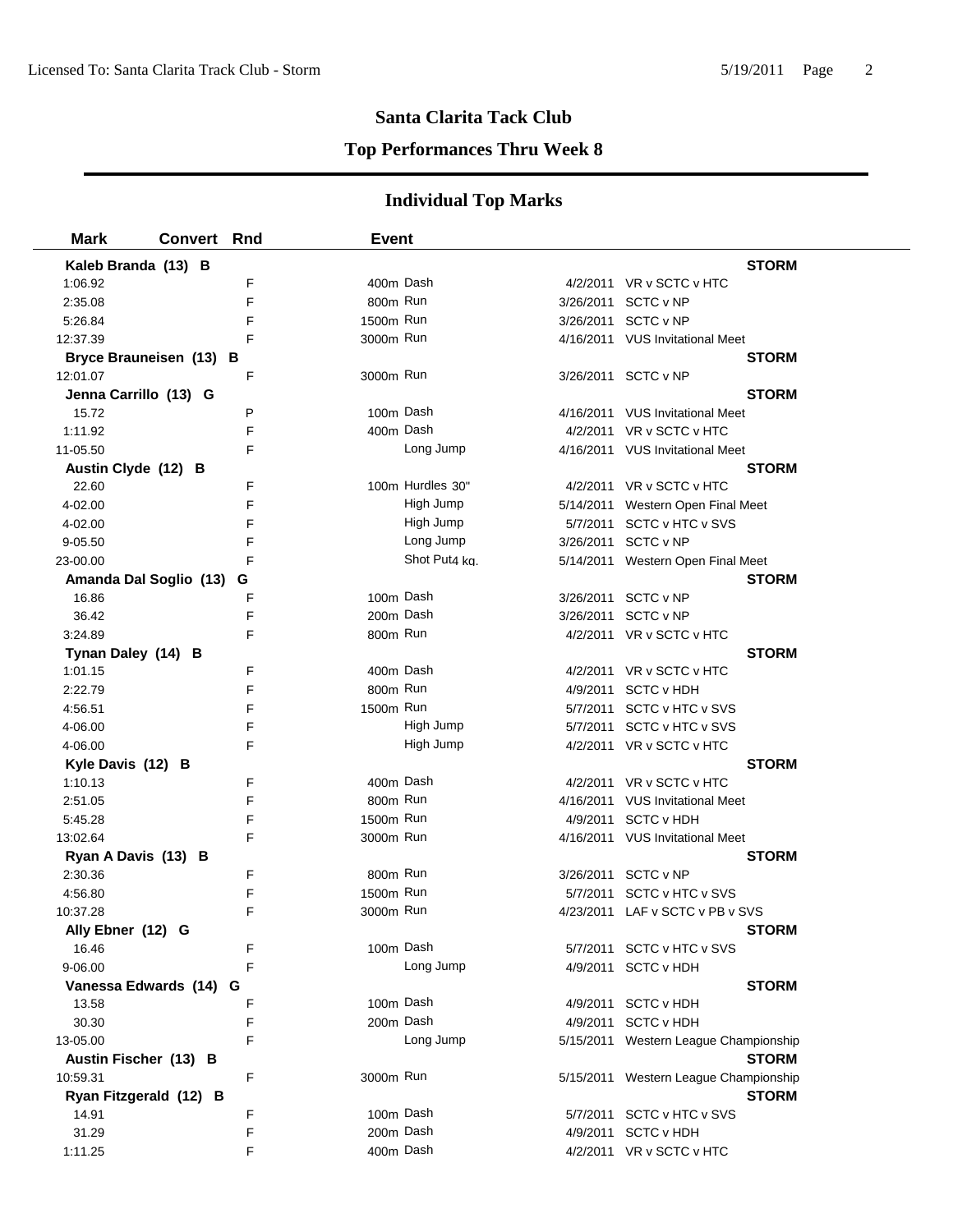## **Top Performances Thru Week 8**

| <b>Mark</b>                     | <b>Convert Rnd</b> |   | <b>Event</b> |                           |                                       |
|---------------------------------|--------------------|---|--------------|---------------------------|---------------------------------------|
| Ryan Fitzgerald (12) B          |                    |   |              |                           | <b>STORM</b>                          |
| 13-04.75                        |                    | F |              | Long Jump                 | 5/7/2011 SCTC v HTC v SVS             |
| Justin Gagnon (13) B            |                    |   |              |                           | <b>STORM</b>                          |
| 14.73                           |                    | F | 100m Dash    |                           | 3/26/2011 SCTC v NP                   |
| 19.09                           |                    | F |              | 100m Hurdles 30"          | 3/26/2011 SCTC v NP                   |
| Hannah Gandara (13) G           |                    |   |              |                           | <b>STORM</b>                          |
| 16.80                           |                    | F | 100m Dash    |                           | 4/9/2011 SCTC v HDH                   |
| 35.45                           |                    | F | 200m Dash    |                           | 5/7/2011 SCTC v HTC v SVS             |
| Amber Gatewood (12) G           |                    |   |              |                           | <b>STORM</b>                          |
| 15.23                           |                    | F | 100m Dash    |                           | 5/14/2011 Western Open Final Meet     |
| 31.02                           |                    | F | 200m Dash    |                           | 4/23/2011 LAF v SCTC v PB v SVS       |
| 1:11.55                         |                    | F | 400m Dash    |                           | 4/23/2011 LAF v SCTC v PB v SVS       |
| Bellina Guerra (12) G           |                    |   |              |                           | <b>STORM</b>                          |
| 15.77                           |                    | F | 100m Dash    |                           | 4/9/2011 SCTC v HDH                   |
| 33.02                           |                    | F | 200m Dash    |                           | 4/9/2011 SCTC v HDH                   |
| Jannell Hayes-De La Nuez (13) G |                    |   |              |                           | <b>STORM</b>                          |
| 14.47                           |                    | F | 100m Dash    |                           | 3/26/2011 SCTC v NP                   |
| 31.12                           |                    | F | 200m Dash    |                           | 4/16/2011 VUS Invitational Meet       |
| 1:06.60                         |                    | F | 400m Dash    |                           | 5/15/2011 Western League Championship |
| Abraham Jubran (13) B           |                    |   |              |                           | <b>STORM</b>                          |
| 14.05                           |                    | F | 100m Dash    |                           | 3/26/2011 SCTC v NP                   |
| 11-08.75                        |                    | F |              | Long Jump                 | 3/26/2011 SCTC v NP                   |
| 34-08.00                        |                    | F |              | Shot Put4 ka.             | 5/15/2011 Western League Championship |
| Alex Koek (12) B                |                    |   |              |                           | <b>STORM</b>                          |
| 17.93                           |                    | F | 100m Dash    |                           | 4/23/2011 LAF v SCTC v PB v SVS       |
| 7-06.00                         |                    | F |              | Long Jump                 | 4/23/2011 LAF v SCTC v PB v SVS       |
| 17-07.00                        |                    | F |              | Shot Put4 kg.             | 4/23/2011 LAF v SCTC v PB v SVS       |
| Christopher Kojin (12)          | в                  |   |              |                           | <b>STORM</b>                          |
| 13.26                           |                    | F | 100m Dash    |                           | 3/26/2011 SCTC v NP                   |
| 27.74                           |                    | F | 200m Dash    |                           | 5/7/2011 SCTC v HTC v SVS             |
| Jack Le Berthon (13) B          |                    |   |              |                           | <b>STORM</b>                          |
| 13.44                           |                    | F | 100m Dash    |                           | 4/2/2011 VR v SCTC v HTC              |
| 28.15                           |                    | F | 200m Dash    |                           | 5/7/2011 SCTC v HTC v SVS             |
| 14-07.00                        |                    | F |              | Long Jump                 | 5/7/2011 SCTC v HTC v SVS             |
| Sean Leavins (12) B             |                    |   |              |                           | <b>STORM</b>                          |
| 15.71                           |                    | F | 100m Dash    |                           | 3/26/2011 SCTC v NP                   |
| 35.20                           |                    | F |              | 200m Dash                 | 3/26/2011 SCTC v NP                   |
| Rachel Lipman (14) G            |                    |   |              |                           | <b>STORM</b>                          |
| 14.25                           |                    | F | 100m Dash    |                           | 5/7/2011 SCTC v HTC v SVS             |
| 29.88                           |                    | F | 200m Dash    |                           | 4/23/2011 LAF v SCTC v PB v SVS       |
| 1:08.80                         |                    | F | 400m Dash    |                           | 5/14/2011 Western Open Final Meet     |
| Makaila Lopez (14) G            |                    |   |              |                           | <b>STORM</b>                          |
| 14.61                           |                    | F | 100m Dash    |                           | 4/23/2011 LAF v SCTC v PB v SVS       |
| 14.61                           |                    | F | 100m Dash    |                           | 3/26/2011 SCTC v NP                   |
| 11-10.00                        |                    | F |              | Long Jump                 | 4/9/2011 SCTC v HDH                   |
| Margaret Lopez (13) G           |                    |   |              |                           | <b>STORM</b>                          |
| 33.54                           |                    | F | 200m Dash    |                           | 4/23/2011 LAF v SCTC v PB v SVS       |
| 28-11.00                        |                    | F |              | Shot Put <sub>6</sub> lb. | 5/15/2011 Western League Championship |
| Jordan Love (12) G              |                    |   |              |                           | <b>STORM</b>                          |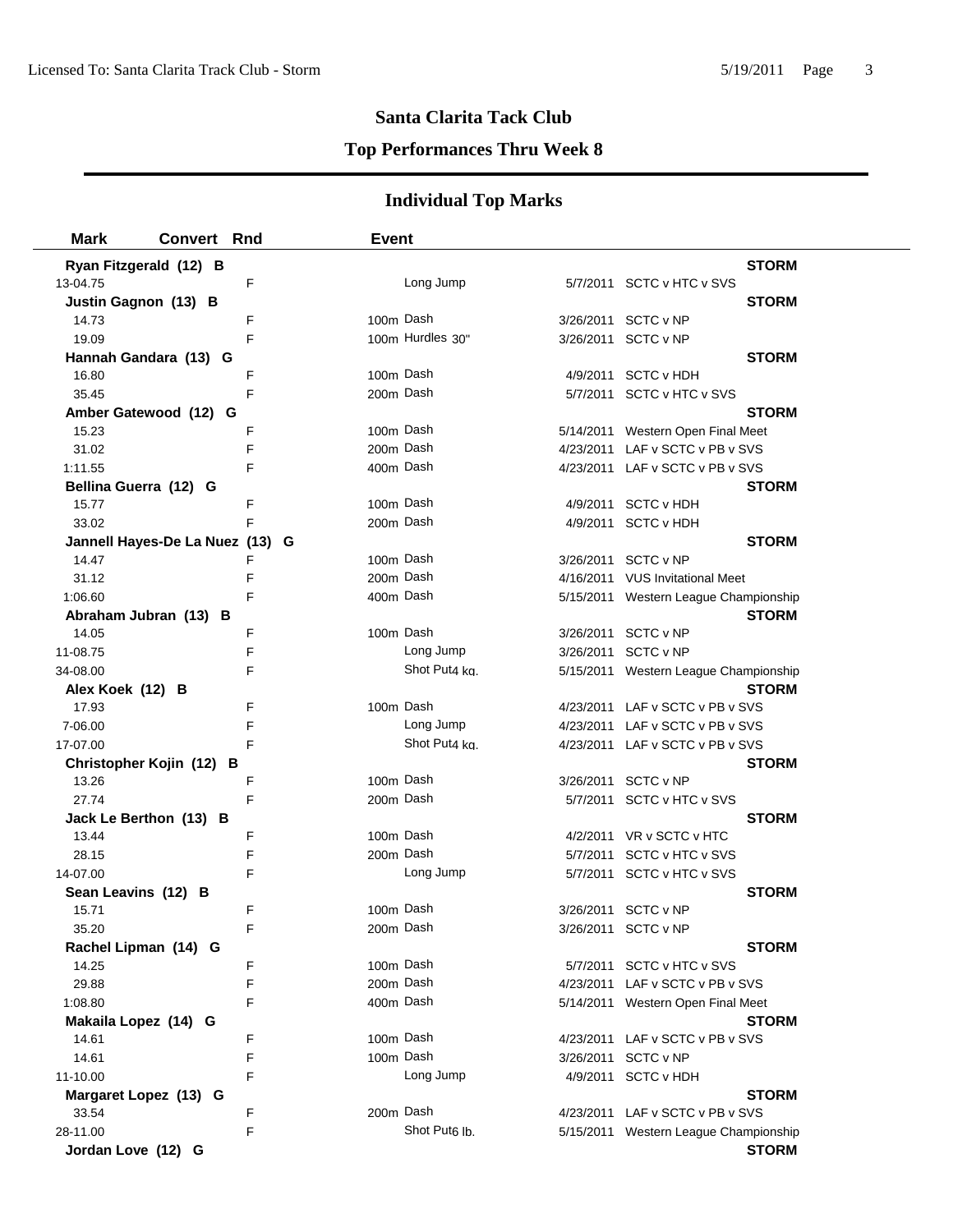## **Top Performances Thru Week 8**

| Mark                    | <b>Convert Rnd</b> |   | <b>Event</b> |                           |                                       |
|-------------------------|--------------------|---|--------------|---------------------------|---------------------------------------|
| Jordan Love (12) G      |                    |   |              |                           | <b>STORM</b>                          |
| 16.13                   |                    | P | 100m Dash    |                           | 4/16/2011 VUS Invitational Meet       |
| 10-09.25                |                    | F |              | Long Jump                 | 4/2/2011 VR v SCTC v HTC              |
| 29-04.00                |                    | F |              | Shot Put <sub>6</sub> lb. | 4/30/2011 SCTC v NVGB v TT            |
| Ryan Love (12) B        |                    |   |              |                           | <b>STORM</b>                          |
| 16.42                   |                    | F | 100m Dash    |                           | 4/2/2011 VR v SCTC v HTC              |
| 3:18.01                 |                    | F | 800m Run     |                           | 4/16/2011 VUS Invitational Meet       |
| 19-05.25                |                    | F |              | Shot Put4 kg.             | 4/16/2011 VUS Invitational Meet       |
| Matthew McCardy (13) B  |                    |   |              |                           | <b>STORM</b>                          |
| 1:18.85                 |                    | F | 400m Dash    |                           | 3/26/2011 SCTC v NP                   |
| 24.14                   |                    | F |              | 100m Hurdles 30"          | 5/14/2011 Western Open Final Meet     |
| Nick Meyer (12) B       |                    |   |              |                           | <b>STORM</b>                          |
| 14.94                   |                    | F | 100m Dash    |                           | 3/26/2011 SCTC v NP                   |
| 19.46                   |                    | F |              | 100m Hurdles 30"          | 3/26/2011 SCTC v NP                   |
| Andrew Munoz (14) B     |                    |   |              |                           | <b>STORM</b>                          |
| 15.70                   |                    | F | 100m Dash    |                           | 4/23/2011 LAF v SCTC v PB v SVS       |
| 12-02.00                |                    | F |              | Long Jump                 | 4/30/2011 SCTC v NVGB v TT            |
| Anthony Munoz (12) B    |                    |   |              |                           | <b>STORM</b>                          |
| 18.65                   |                    | F | 100m Dash    |                           | 4/9/2011 SCTC v HDH                   |
| 9-05.00                 |                    | F |              | Long Jump                 | 3/26/2011 SCTC v NP                   |
| 17-06.00                |                    | F |              | Shot Put4 ka.             | 3/26/2011 SCTC v NP                   |
| Tyler O'Sullivan (12) B |                    |   |              |                           | <b>STORM</b>                          |
| 17.41                   |                    | F | 100m Dash    |                           | 5/14/2011 Western Open Final Meet     |
| 35.88                   |                    | F | 200m Dash    |                           | 5/14/2011 Western Open Final Meet     |
| 22.98                   |                    | F |              | 100m Hurdles 30"          | 5/14/2011 Western Open Final Meet     |
| Ryan Painter (13) B     |                    |   |              |                           | <b>STORM</b>                          |
| 2:45.77                 |                    | F | 800m Run     |                           | 4/23/2011 LAF v SCTC v PB v SVS       |
| 5:29.38                 |                    | F | 1500m Run    |                           | 5/7/2011 SCTC v HTC v SVS             |
| 11:55.61                |                    | F | 3000m Run    |                           | 5/14/2011 Western Open Final Meet     |
| Bradley Pappas (13) B   |                    |   |              |                           | <b>STORM</b>                          |
| 13.69                   |                    | F | 100m Dash    |                           | 3/26/2011 SCTC v NP                   |
| Amelia Pear (13) G      |                    |   |              |                           | <b>STORM</b>                          |
| 2:33.52                 |                    | F | 800m Run     |                           | 5/15/2011 Western League Championship |
| 5:19.33                 |                    | F | 1500m Run    |                           | 5/15/2011 Western League Championship |
| Karli Peterson (12) G   |                    |   |              |                           | <b>STORM</b>                          |
| 15.39                   |                    | F | 100m Dash    |                           | 3/26/2011 SCTC v NP                   |
| Mathew Pham (13) B      |                    |   |              |                           | <b>STORM</b>                          |
| 13.86                   |                    | F | 100m Dash    |                           | 5/7/2011 SCTC v HTC v SVS             |
| 17.97                   |                    | F |              | 100m Hurdles 30"          | 5/7/2011 SCTC v HTC v SVS             |
| Sierra Pilarski (13) G  |                    |   |              |                           | <b>STORM</b>                          |
| 1:18.66                 |                    | F | 400m Dash    |                           | 4/16/2011 VUS Invitational Meet       |
| 2:55.90                 |                    | F | 800m Run     |                           | 4/23/2011 LAF v SCTC v PB v SVS       |
| 6:07.02                 |                    | F | 1500m Run    |                           | 4/30/2011 SCTC v NVGB v TT            |
| 13:01.07                |                    | F | 3000m Run    |                           | 5/15/2011 Western League Championship |
| Jacob Poole (14) B      |                    |   |              |                           | <b>STORM</b>                          |
| 14.68                   |                    | F | 100m Dash    |                           | 4/9/2011 SCTC v HDH                   |
| 11-00.00                |                    | F |              | Long Jump                 | 4/9/2011 SCTC v HDH                   |
| Kyla Resnick (13) G     |                    |   |              |                           | <b>STORM</b>                          |
| 1:19.82                 |                    | F | 400m Dash    |                           | 4/16/2011 VUS Invitational Meet       |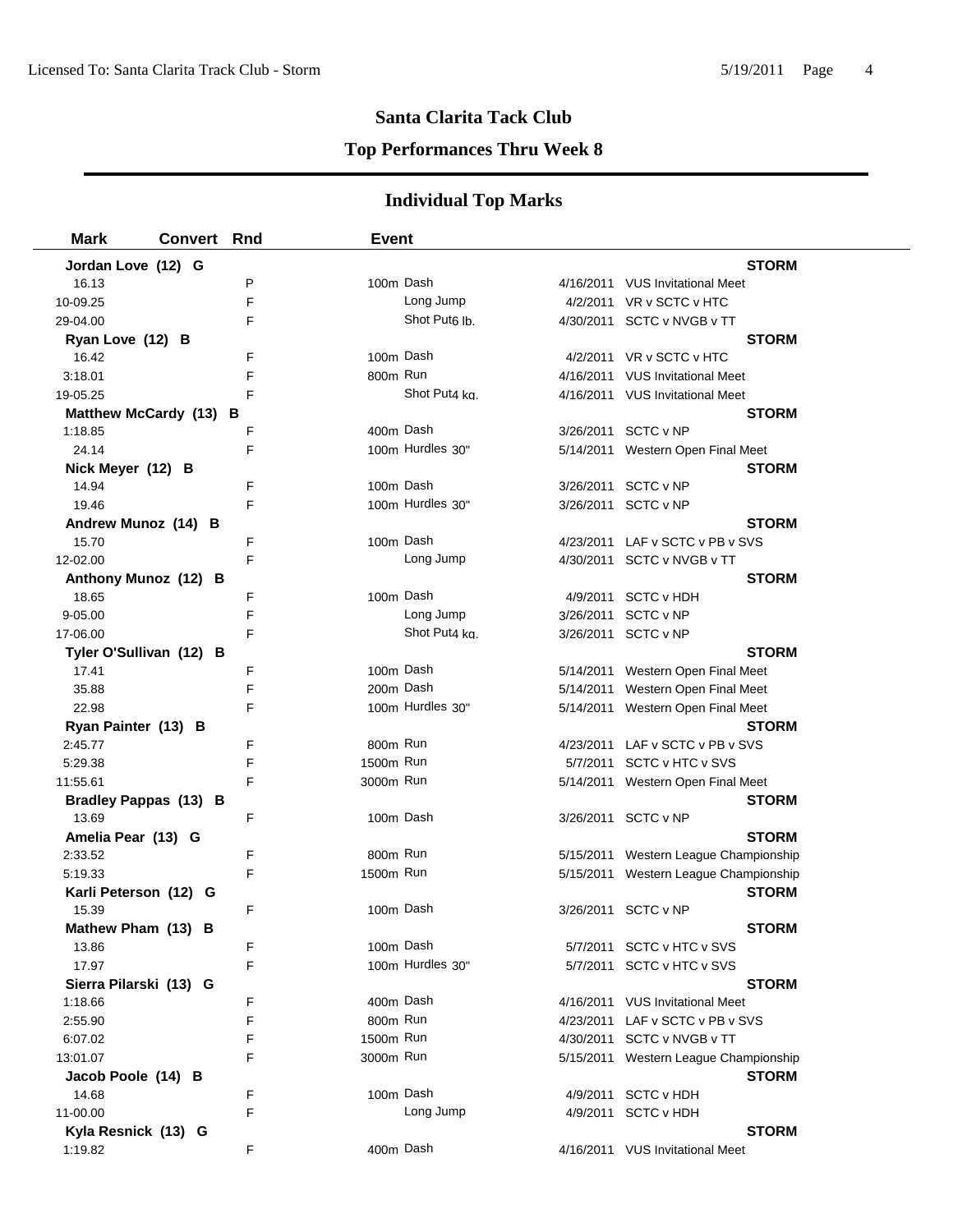## **Top Performances Thru Week 8**

| <b>Mark</b>             | <b>Convert Rnd</b>           | <b>Event</b>     |               |                                   |
|-------------------------|------------------------------|------------------|---------------|-----------------------------------|
| Kyla Resnick (13) G     |                              |                  |               | <b>STORM</b>                      |
| 2:47.26                 | F                            | 800m Run         |               | 4/23/2011 LAF v SCTC v PB v SVS   |
| 5:44.36                 | F                            | 1500m Run        |               | 4/16/2011 VUS Invitational Meet   |
| 12:40.00                | F                            | 3000m Run        |               | 4/2/2011 VR v SCTC v HTC          |
| Gabrielle Robinson (12) | G                            |                  |               | <b>STORM</b>                      |
| 14.23                   | F                            | 100m Dash        |               | 3/26/2011 SCTC v NP               |
| 30.35                   | F                            | 200m Dash        |               | 4/16/2011 VUS Invitational Meet   |
| Cody Roelofson (13) B   |                              |                  |               | <b>STORM</b>                      |
| 6:01.32                 | F                            | 1500m Run        |               | 3/26/2011 SCTC v NP               |
| 4-06.00                 | F                            | High Jump        | 4/9/2011      | <b>SCTC v HDH</b>                 |
| 4-06.00                 | F                            | High Jump        |               | 3/26/2011 SCTC v NP               |
| Matthew Rostad (12) B   |                              |                  |               | <b>STORM</b>                      |
| 15.21                   | F                            | 100m Dash        |               | 5/14/2011 Western Open Final Meet |
| 12-01.00                | F                            | Long Jump        |               | 5/14/2011 Western Open Final Meet |
| 21-05.25                | F                            |                  | Shot Put4 ka. | 3/26/2011 SCTC v NP               |
| Hayden Rusk (14) B      |                              |                  |               | <b>STORM</b>                      |
| 16.30                   | F                            | 100m Dash        | 4/23/2011     | LAF v SCTC v PB v SVS             |
| 10-11.50                | F                            | Long Jump        |               | 5/14/2011 Western Open Final Meet |
| Eric Sachs (13) B       |                              |                  |               | <b>STORM</b>                      |
| 5-00.00                 | F                            | High Jump        |               | 4/23/2011 LAF v SCTC v PB v SVS   |
| Josh Semko (14) B       |                              |                  |               | <b>STORM</b>                      |
| 12.94                   | F                            | 100m Dash        |               | 5/7/2011 SCTC v HTC v SVS         |
| 27.08                   | F                            | 200m Dash        |               | 4/9/2011 SCTC v HDH               |
| 13-11.00                | F                            | Long Jump        |               | 4/2/2011 VR v SCTC v HTC          |
| Maria Sepulveda (14) G  |                              |                  |               | <b>STORM</b>                      |
| 15.03                   | F                            | 100m Dash        |               | 4/23/2011 LAF v SCTC v PB v SVS   |
| 31.29                   | F                            | 200m Dash        |               | 4/23/2011 LAF v SCTC v PB v SVS   |
| 13-03.00                | F                            | Long Jump        |               | 3/26/2011 SCTC v NP               |
| Eli Soltes (14) B       |                              |                  |               | <b>STORM</b>                      |
| 13.36                   | F                            | 100m Dash        |               | 5/7/2011 SCTC v HTC v SVS         |
| 4-10.00                 | F                            | High Jump        |               | 3/26/2011 SCTC v NP               |
| 4-10.00                 | F                            | High Jump        |               | 5/7/2011 SCTC v HTC v SVS         |
| 16-00.50                | F                            | Long Jump        |               | 5/7/2011 SCTC v HTC v SVS         |
| Jonah Soltes (14) B     |                              |                  |               | <b>STORM</b>                      |
| 5:29.02                 | F                            | 1500m Run        | 5/7/2011      | SCTC v HTC v SVS                  |
| 11:52.17                | F                            | 3000m Run        |               | 5/14/2011 Western Open Final Meet |
|                         | Benjamin Spaulding IV (14) B |                  |               | <b>STORM</b>                      |
| 13.79                   | F                            | 100m Dash        |               | 3/26/2011 SCTC v NP               |
| 29.51                   | F                            | 200m Dash        |               | 4/2/2011 VR v SCTC v HTC          |
| 1:08.81                 | F                            | 400m Dash        | 3/26/2011     | SCTC v NP                         |
| 18.90                   | F                            | 100m Hurdles 30" |               | 4/23/2011 LAF v SCTC v PB v SVS   |
| 14-03.50                | F                            | Long Jump        |               | 5/7/2011 SCTC v HTC v SVS         |
| Stacey Storaker (12) G  |                              |                  |               | <b>STORM</b>                      |
| 16.34                   | F                            | 100m Dash        |               | 5/7/2011 SCTC v HTC v SVS         |
| 22.39                   | F                            | 100m Hurdles 30" |               | 5/7/2011 SCTC v HTC v SVS         |
| Riley Strader (13) B    |                              |                  |               | <b>STORM</b>                      |
| 3:03.43                 | F                            | 800m Run         |               | 5/14/2011 Western Open Final Meet |
| 5:34.10                 | F                            | 1500m Run        |               | 5/14/2011 Western Open Final Meet |
| Dylan Tait (12) B       |                              |                  |               | <b>STORM</b>                      |